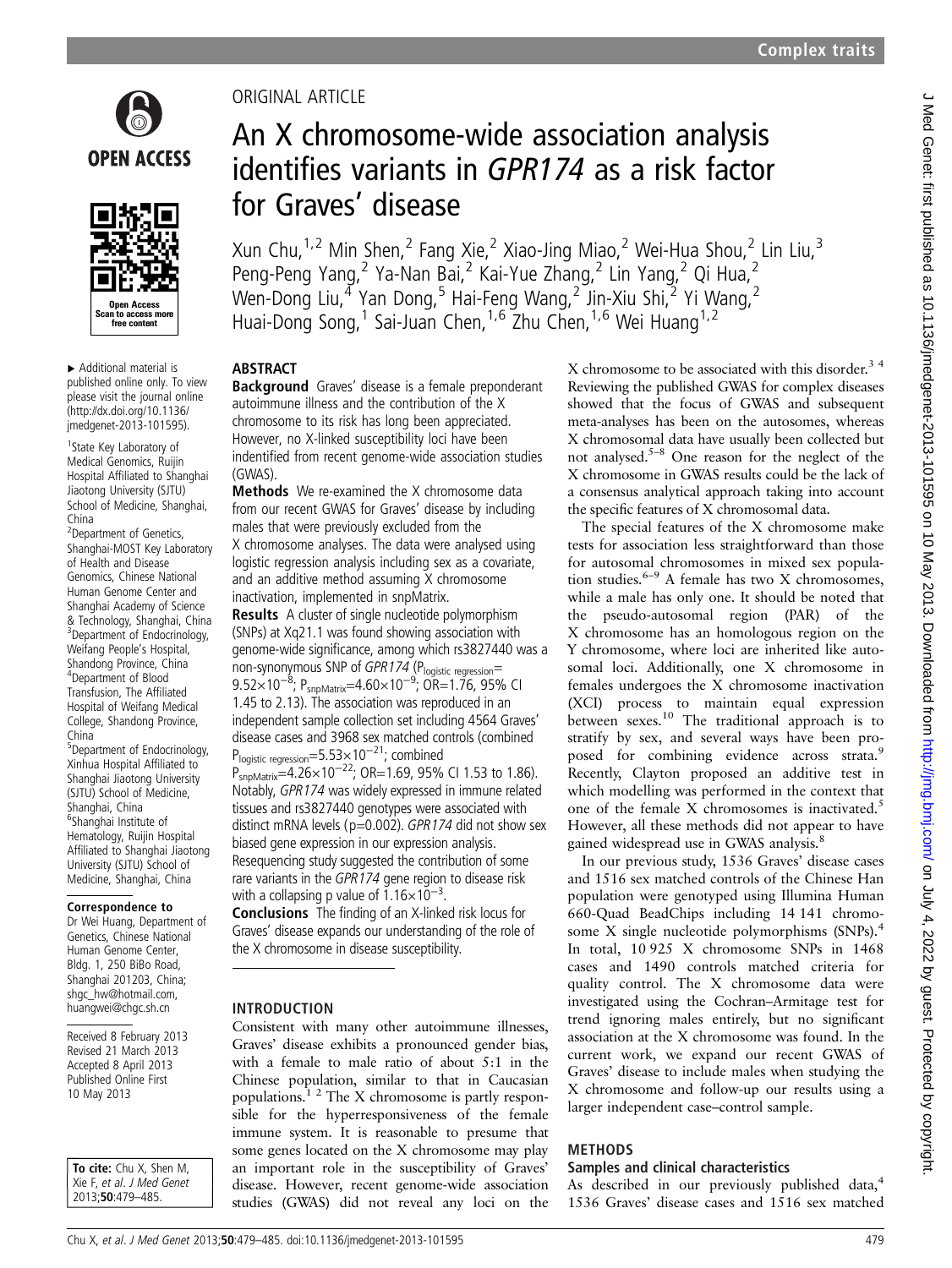controls were recruited for stage 1 of the GWAS. In the current work, an additional 4564 Graves' disease cases and 3968 sex matched controls were recruited for the replication study. A subset of samples from Shandong Province including 2608 cases and 2328 sex matched controls were sequenced for the GPR174 gene region. All individuals were of Chinese Han descent and provided informed consent with protocols approved by the local institutional review board. Diagnosis of Graves' disease was based on documented clinical and biochemical evidence of hyperthyroidism, diffuse goitre, and the presence of at least one of the following: positive thyroid stimulating hormone (TSH) receptor antibody tests, diffusely increased I-131 (iodine-131) uptake in the thyroid gland, or exophthalmos. All individuals classified as having Graves' disease were interviewed and examined by experienced clinicians.

#### Genotyping and quality control

DNA samples from 1536 Graves' disease cases and 1516 controls were genotyped using Illumina (San Diego, California, USA) Human660-Quad BeadChips at the Chinese National Human Genome Center in Shanghai, China.<sup>4</sup> After quality filtering of samples as described previously,<sup>4</sup> 1468 Graves' disease cases and 1490 controls were used in the current analysis. The estimated genomic inflation factor was 1.02, indicating that overall population structure had negligible impact on the case– control association results. Therefore, we did not correct for population stratification in the association analysis. While examining the data of 14 141 X chromosome SNPs assayed in this study, we first eliminated the results of 'heterozygous' genotypes in males likely due to genotyping errors. Sequentially, we discarded five markers with Hardy–Weinberg equilibrium p value  $10^{-6}$  in female controls, 870 with high missing call rates  $(>2\%)$ , and 2341 with minor allele frequency  $<1\%$ , leaving 10 925 SNPs for subsequent analysis. The quality control procedure was performed with PLINK.<sup>11</sup>

Replication samples were genotyped for rs3827440 with TaqMan SNP Genotyping Assays (C\_25954273\_10) using the ABI 7900HT Fast Real-Time PCR System (Applied Biosystems, Foster City, California, USA). The data were analysed using the ABI Prisms SDS V.2.1 software package.

#### Statistical analysis

After quality control, we used the genotypes of 10 925 SNPs in 1468 cases and 1490 controls for association analyses using two methods. The logistic regression analyses were performed in PLINK entering sex as a covariate.<sup>11</sup> To perform a joint analysis for rs3827440 across the GWAS and replication stages, we used logistic regression analysis adjusted for gender and study stages to compute the p value. The one degree of freedom test described by Clayton was performed in snpMatrix.<sup>5</sup> Under this test, the hemizygous males were treated as equivalent to the corresponding homozygous females at non-PAR X chromosome loci. The heterozygous females were modelled as half of the risk as the hemizygous males or homozygous females carrying the risk genotype. The p values calculated by snpMatrix for two stages were combined using Fisher's test. In females, the ORs of SNPs were estimated as the ORs of the homozygotes. In males, the ORs of SNPs were estimated as the per allele ORs. In the mixed sex samples, the hemizygous males were treated as equivalent to the homozygous females and the ORs were estimated from the comparison between the combined homozygous females and corresponding hemizygous males. A Mantel– Haenszel common OR was calculated across the two sample sets.

After excluding SNPs which did not pass the quality control filters, we imputed untyped and/or missing SNPs separately in cases and controls using the software  $IMPUTE2<sup>12</sup>$  and 1000 Genomes Phase I integrated variant set (March 2012) as reference. SNPTEST v2 was used to test for association with disease for genotyped and imputed SNPs (probability >0.9) under a logistic regression model with sex as a covariate. The effects of rare variants were assessed using collapsing methods.<sup>13</sup> Because the observed variants were rare and, consequently, the females homozygous for the rare allele were extremely rare, the homozygous and heterozygous females and the hemizygous males were collapsed together, and a 2×2 table was constructed. We tested the difference between the proportions of individuals with rare variants in cases and controls using Fisher's exact test.<sup>13</sup> All statistical analyses were performed with R (V.2.13) and SPSS software (V.17.0 for Windows) unless specified.

#### Tissue/cell gene expression patterns

We examined the expression of GPR174 in 16 different human tissues. cDNA samples of 15 tissues were from the Human Immune System Multiple Tissue cDNA (MTC) Panel and Human MTC Panel I (Clontech, Palo Alto, California, USA). In addition, Human Thyroid Total RNA (Clontech) was reverse transcribed using reverse transcription PCR (RT-PCR) reagents with random hexamers (Promega, Fitchburg, Wisconsin, USA) in accordance with the instructions of the manufacturer. The control cDNA contained in Clontech human MTC Panels were used as the positive control. Quantitative RT-PCR was performed using SYBR Green (TaKaRa, Otsu, Japan) in each 20 μl reaction containing 2 μl cDNA template on an ABI PRISM 7900 Sequence Detector (Applied Biosystems) with SDS V.2.1 software. GAPDH was used as an endogenous control. Primer sequences used are shown in online [supplementary table](http://jmg.bmj.com/lookup/suppl/doi:10.1136/jmedgenet-2013-101595/-/DC1) S3. PCR products were visualised on a 3% agarose gel to confirm correct band sizes (see online [supplementary](http://jmg.bmj.com/lookup/suppl/doi:10.1136/jmedgenet-2013-101595/-/DC1) figure S1). Each reaction was performed in duplicate, with final calculations resulting from means of duplicate wells. Normalisation for cDNA quantity was performed with GAPDH for each template and final abundance figures were adjusted to yield an arbitrary value of one for levels of gene specific expression in leucocytes using the  $\Delta \Delta$ cq method.<sup>14</sup>

## Quantification of allelic variation in gene expression

A total of 185 individuals including 141 females and 44 males were recruited for gene expression analysis. We drew 3 ml of peripheral blood from individuals participating in the study under fasting conditions. Genomic DNA was isolated from whole blood by the FlexiGene DNA Kit (Qiagen, Hilden, Germany). The genotypes of rs3827440 were determined by directed sequencing using Applied Biosystems 3730 platform. Sixty-four females with rs3827440 CC genotype and 43 females with TT, as well as 20 males with rs3827440 C allele and 19 males with T allele, were included in allele specific expression analysis. The females heterozygous for rs3827440 were excluded from allele specific analysis to avoid the influence of skewed XCI.

The RNA extraction was carried out using the QIAamp RNA Blood Mini Kit (Qiagen). Total RNA were reverse transcribed using RT-PCR reagents with random hexamers (Promega, Fitchburg, Wisconsin, USA) in accordance with instruction of the manufacturer. Quantitative RT-PCR was performed using SYBR Green (TaKaRa, Otsu, Japan) on an ABI PRISM 7900 Sequence Detector (Applied Biosystems) with SDS V.2.1 software. Each reaction was performed in triplicate, with final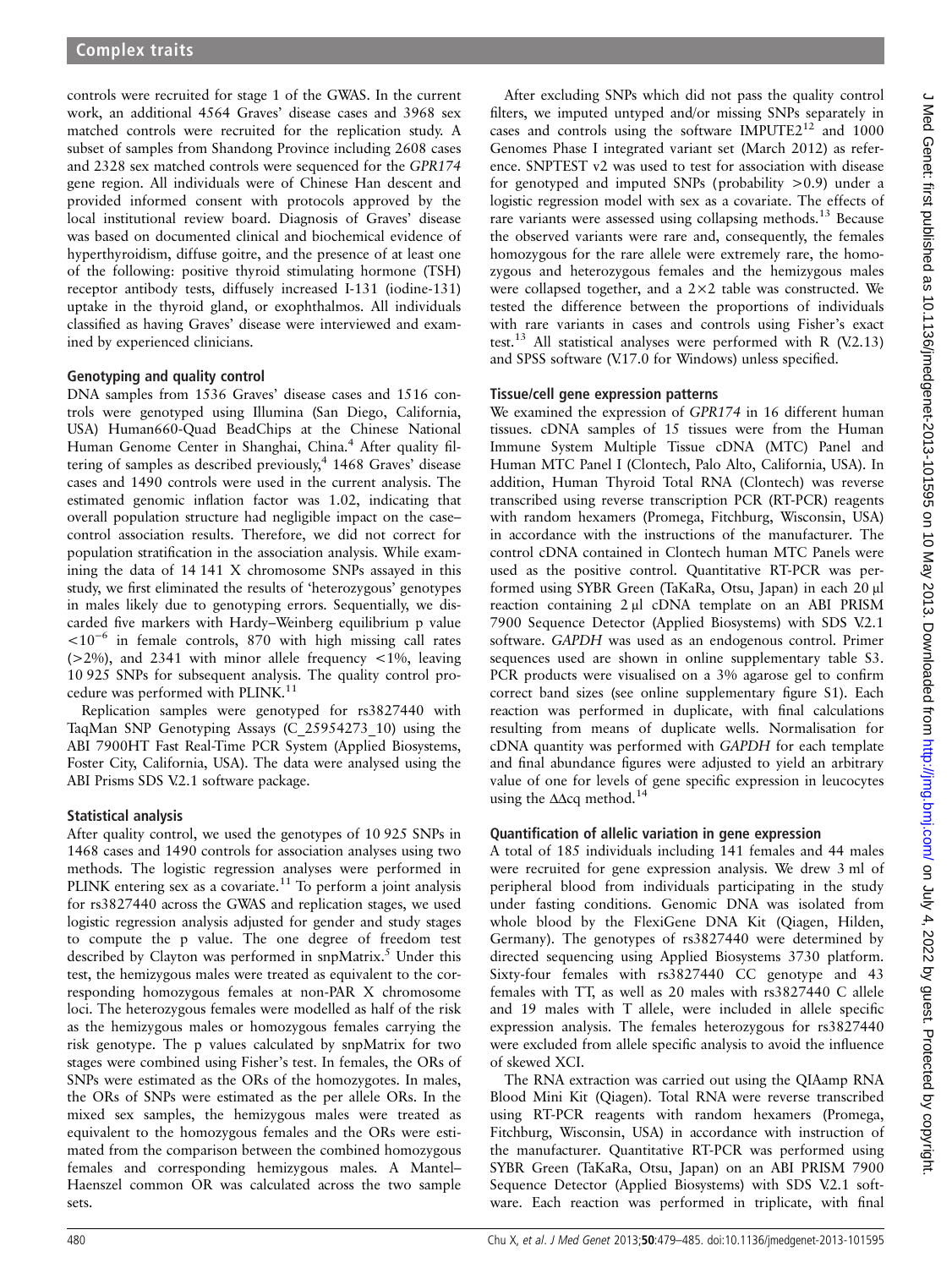expressed and has especially high expression levels in immune related organs and cells, including spleen, lymph nodes, thymus, tonsil, leucocytes, and bone marrow (figure 2A). Of note, although over 90% of GPCRs are expressed in the brain, $^{22}$  no expression of GPR174 was observed in this organ. Moderate expression of GPR174, however, was detected in the thyroid tissue.

SNP rs3827440 is a nucleotide transition (519C>T) in the single exon of GPR174 that causes the amino acid substitution P162S. Two SNPs, rs3810711 and rs3810712, both being located in the 5' untranslated region (UTR) of GPR174, were in perfect LD with rs3827440 in our re-sequencing data. Real-time RT-PCR analysis revealed a significant correlation between expression levels of GPR174 in freshly isolated peripheral blood cells (PBCs) and the genotypes of rs3827440. Both female homozygous carriers and male carriers of the risk allele T were associated with a higher level of  $GPR174$  expression ( $p=0.009$ ) and  $p=0.029$ , respectively). When the combined homozygous and hemizygous T allele carriers were compared with the combined C allele carriers, the difference in expression levels gave a p value of 0.002 (figure 2B). These results suggest that rs3827440 and/or one or more variants in strong LD with rs382440 (eg, rs3810711 and rs3810712 in the 5'UTR) could influence GPR174 expression, thereby leading to the association with Graves' disease. Of note, the P162S substitution in GPR174 maps to the second extracellular loop region (figure 2C), which is required for ligand recognition and receptor activation, $^{23}$  and may therefore alter these activities.

Since genes with sex biased expression are enriched on the sex chromosomes,<sup>24</sup> we also investigated whether GPR174 has sex biased expression. Although the mRNA level of GPR174 was slightly higher in the PBCs of females compared to those of males, no significant differences were observed ( $p=0.54$  for TT females vs T males; p=0.09 for CC females vs C males; p=0.08 for combined females vs combined males, respectively).

Recent resequencing studies on complex diseases revealed common alleles of modest effect and rarer alleles with more considerable impact coexisting in the same disease genes. $25$  To investigate whether there are rare variants in GPR174 associated with risk to Graves' disease, we sequenced the exon region and the  $5'$  as well as  $3'$  UTRs of GPR174 in 2608 Graves' disease cases and 2328 controls. We identified 22 novel variants in addition to the three common ones (rs3810711 and rs3810712 in  $5'$  UTR, and rs3827440, table 2 and figure 2C). All of the 22 variants were very rare (minor allele frequency  $\langle 0.5\% \rangle$ , and none of them was previously listed in the dbSNP database. Of the 16 coding variants, 10 were non-synonymous variants. Although nine rare variant carriers were found among the 1272 female controls, no rare variants were observed in 1,056 male controls. Using a collapsing method, $13$  we tested the difference between the proportions of individuals with rare variants in cases and controls. The result suggested an enrichment of rare variants in cases with a p value of  $1.16 \times 10^{-3}$ , but the evidence is not robust.

## **DISCUSSION**

The X chromosome spans about 155 million base pairs and contains more than 1000 genes; however, the X chromosome data have received surprisingly little attention in the wave of GWAS.<sup>578</sup> Although several models for the X chromosome association analysis have been proposed and assessed, neither the traditional stratification analysis nor the newly developed methods appear to have gained widespread use in GWAS analysis.7–<sup>9</sup> Moreover, the calculation of the ORs for

calculations based on the means of triplicate wells. GAPDH was used as an endogenous control. Primer sequences used are shown in online [supplementary table](http://jmg.bmj.com/lookup/suppl/doi:10.1136/jmedgenet-2013-101595/-/DC1) S3. The ΔΔCq method was used to determine the expression levels of GPR174 for each sample.<sup>14</sup> Mean threshold cycle (Cq) was calculated for each sample from three replicates and then used to calculate relative expression level ( $\Delta Cq$ ), which is the difference between GPR174 Cq and GAPDH Cq. A median  $\Delta Cq$  value in the samples was used as a calibrator and the ΔΔCq was calculated using ΔCq of each sample minus the calibrator. The relative quantity of each sample was calculated using the relative quantification (RQ) formula ( $RQ=2^{-\Delta\Delta Cq}$ ). Distribution of relative gene expression levels was compared among males and females with different genotypes of rs3827440 by unpaired two-tailed Student t tests, respectively. In the combined samples, the difference of expression levels with genotypes was tested using an analysis of variance model adjusted for gender.

#### Resequencing

The GPR174 gene region was resequenced using the Applied Biosystems 3730 platform (see online [supplementary table](http://jmg.bmj.com/lookup/suppl/doi:10.1136/jmedgenet-2013-101595/-/DC1) S4 for primers). We analysed traces using Phred, Phrap and Consed<sup>15 16</sup> and identified variants with Polyphred.<sup>17</sup> The variants identified were confirmed by sequencing the amplicons in both forward and reverse directions.

## RESULTS

A cluster of SNPs in strong linkage disequilibrium (LD) showed significant association in our GWAS samples when analysed using either of the two methods (figure 1A and online [supplementary table](http://jmg.bmj.com/lookup/suppl/doi:10.1136/jmedgenet-2013-101595/-/DC1) S1). The associated SNPs were located near or within the G protein-coupled receptor 174 (GPR174) gene on Xq21.1 (figure 1B). The most significant association signal was observed at rs5912838 ( $P_{logistic regression} = 4.60 \times 10^{-8}$ ;  $P_{\text{snpMatrix}}=1.36\times10^{-9}$ ; OR=1.80, 95% CI 1.48 to 2.18; see online [supplementary table](http://jmg.bmj.com/lookup/suppl/doi:10.1136/jmedgenet-2013-101595/-/DC1) S1), which lies about 155 kb distal to GPR174. No significant signals were observed in the previously reported two Graves' disease linkage regions, namely  $Xq21.33-q22^{18}$  <sup>19</sup> and  $Xp11^{20}$  <sup>21</sup>; GPR174 locates midway between these two regions. Association analysis of imputed genotype data did not provide superior additional associated SNP in this region (see online [supplementary table](http://jmg.bmj.com/lookup/suppl/doi:10.1136/jmedgenet-2013-101595/-/DC1) S2). Among the GWAS hits, a non-synonymous SNP rs3827440 ( $r^2$ =0.93 to rs5912838) within GPR174 was an obvious functional variant of interest, though not presenting the top p value ( $P_{logistic}$  $r_{\text{regression}} = 9.52 \times 10^{-8}$ ;  $P_{\text{snpMatrix}} = 4.60 \times 10^{-9}$ ; OR=1.76, 95% CI 1.45 to 2.13; figure 1B and table 1). Subsequently, rs3827440 was genotyped in an additional sample of 4564 Graves' disease cases and 3968 sex matched controls. The association of rs3827440 to Graves' disease was confirmed in the replication collection set and reached genome-wide significance in the combined analyses (combined  $P_{logistic regression} =$  $5.53\times10^{-21}$ ; combined P<sub>snpMatrix</sub>=4.26×10<sup>-22</sup>; OR=1.69, 95% CI 1.53 to 1.86; table 1). The OR of rs3827440 across the two sample sets is 1.69 (95% CI 1.53 to 1.86), which is only lower than that of the SNP rs4947296 in the HLA gene region (OR=1.77, 95% CI 1.65 to 1.91),<sup>4</sup> establishing GPR174 as an important locus with regard to the genetic susceptibility to Graves' disease in the Chinese population.

Since the expression profiles of most G protein coupled receptors (GPCRs) are unique, a highly selective tissue expression pattern may provide a clue with respect to receptor function.<sup>22</sup> Therefore, we investigated the expression level of GPR174 in multiple human tissues/cells. GPR174 is widely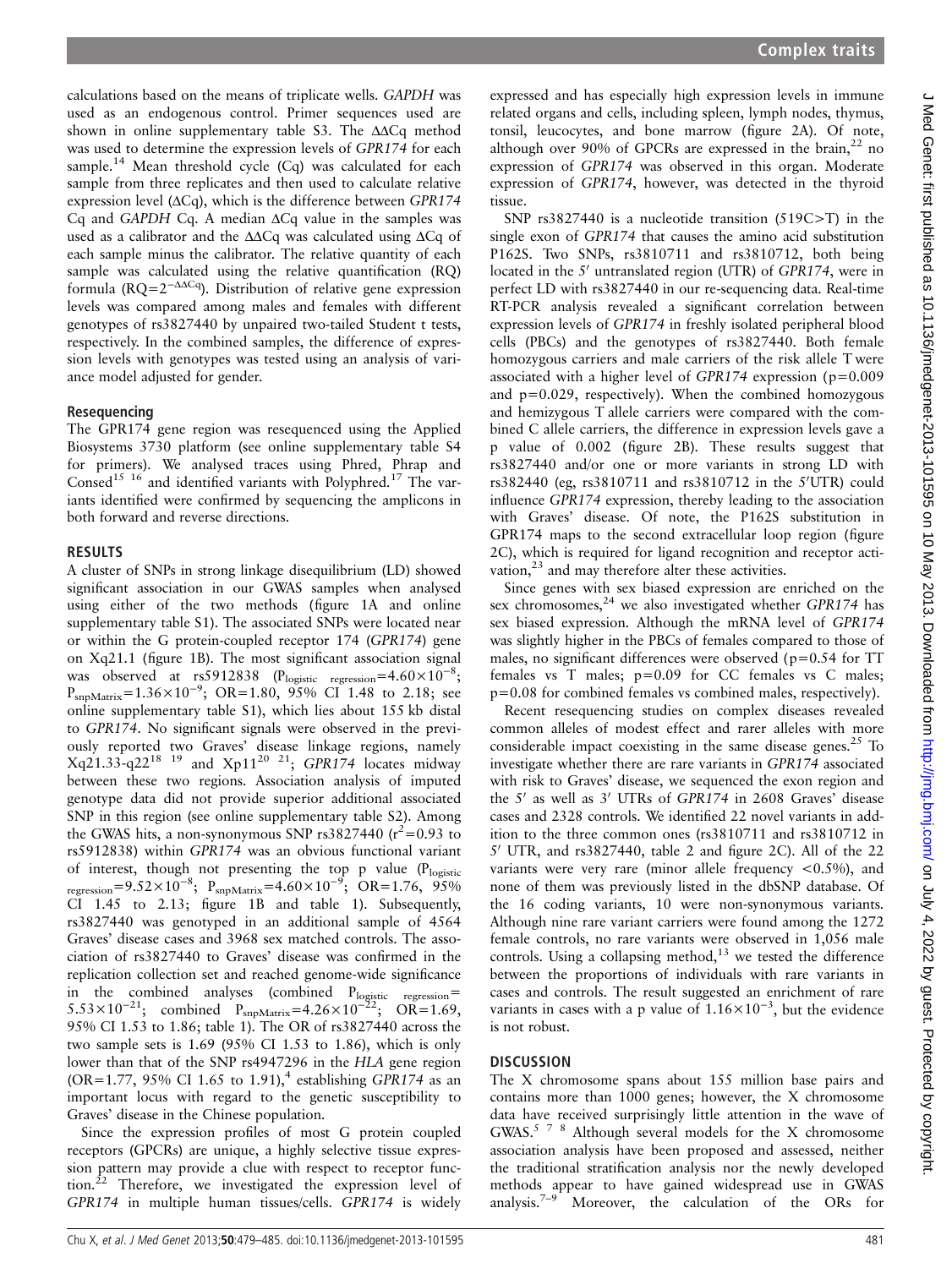Figure 1 X chromosome-wide association results and regional plot of association results at Xq21.1. (A) X chromosome-wide association results calculated by using two methods. Values of −log<sub>10</sub> p are plotted against chromosome positions. Purple and green dots represent p values calculated using Clayton's method by snpMatrix and logistic regression analysis by PLINK, respectively. (B) Association results of single nucleotide polymorphisms (SNPs) in genome-wide association study samples at Xq21.1. p Values were calculated using Clayton's methods. The colour of each genotyped SNP spot reflects its  $r^2$  to rs3827440 (large red diamond), changing from red to white. Genetic recombination rates, estimated by using the HapMap CHB (Han Chinese in Beijing, China) and JPT (Japanese in Tokyo, Japan) samples, are shown in cyan. Physical positions are based on NCBI (National Center for Biotechnology Information) build 37 of the human genome.



X chromosome SNPs in sex mixed case–control studies was often missed in the literature.<sup>5</sup>  $9$  It is worth noting that in case– control studies, the OR is a commonly used statistic for measure of association and risk assessment. In the current study, we used the logistic regression method entering sex as a covariate and the additive method developed by Clayton $<sup>6</sup>$  to reanalyse the X</sup> chromosome data from our GWAS for Graves' disease; the two methods gave consistent results, both showing that GPR174 was associated with disease susceptibility.

GPR174 consists of one exon encoding a protein of 333 amino acids, which belongs to the GPCR superfamily and is grouped into GPCR 1 (or rhodopsin-like) family. These integral membrane proteins are characterised by the presence of seven α-helical transmembrane domains and play important roles in

cell signal transduction. To date, more than 50% of the effective drug targets are GPCRs.<sup>26 27</sup> Very recently, lysophosphatidylserine (LysoPS) was found as a ligand for GPR174.<sup>28 29</sup> LysoPS is secreted by the immune system in vivo, and acts a lipid mediator that regulates immune system processes.29 LysoPS interacting with GPR174 stimulates an increase of intracellular cyclic adenosine monophosphate (cAMP) in a dose dependent manner.<sup>29</sup> cAMP-elevating or cAMP-mimicking agents could inhibit production of the T-helper 1 (Th1) cytokines, whereas production of the Th2 cytokines remains unchanged or even enhanced.30 It is often considered that Graves' disease is a Th2 disorder. Therefore, the elevated level of cAMP might drive the Th2 polarisation and be involved in the pathogenesis of Graves' disease. This assumption corresponded with our result that the

| Table 1<br>Association results for rs3827440 using two methods |          |                     |            |             |                        |                        |                        |                        |                        |                     |  |
|----------------------------------------------------------------|----------|---------------------|------------|-------------|------------------------|------------------------|------------------------|------------------------|------------------------|---------------------|--|
| <b>Stage</b>                                                   | Sex      | No. of cases $(\%)$ |            |             | No. of controls $(\%)$ |                        |                        | p Value                |                        |                     |  |
|                                                                |          | TT/T                | CC/C       | TC          | TT/T                   | CC/C                   | TC                     | Logistic regression    | snpMatrix              | OR (95% CI)*        |  |
| <b>GWAS</b>                                                    | Female   | 444 (39.8)          | 163(14.6)  | 508 (45.6)  | 367 (32.6)             | 219 (19.4)             | 541 (48.0)             |                        |                        | 1.63 (1.27 to 2.08) |  |
|                                                                | Male     | 232 (68.0)          | 109(32.0)  |             | 186 (52.0)             | 172 (48.0)             |                        |                        |                        | 1.97 (1.45 to 2.68) |  |
|                                                                | Combined | 676 (46.4)          | 272 (18.7) | 508 (34.9)  | 553 (37.2)             | 391 (26.3)             | 541 (36.4)             | $9.52 \times 10^{-8}$  | $4.60\times10^{-9}$    | 1.76 (1.45 to 2.13) |  |
| Replication                                                    | Female   | 1298 (38.5)         | 471 (14.0) | 1606 (47.6) | 957 (33.2)             | 584 (20.2)             | 1344 (46.6)            |                        |                        | 1.68 (1.45 to 1.95) |  |
|                                                                | Male     | 606 (68.1)          | 284 (31.9) |             | 526 (57.0)             | 396 (43.0)             |                        |                        |                        | 1.60 (1.33 to 1.95) |  |
|                                                                | Combined | 1904 (44.6)         | 755 (17.7) | 1606 (37.7) | 1483 (39.0)            | 980 (25.7)             | 1344 (35.3)            | $7.76 \times 10^{-15}$ | $1.71 \times 10^{-15}$ | 1.67 (1.48 to 1.87) |  |
| Meta-analysis                                                  |          |                     |            |             |                        | $5.53 \times 10^{-21}$ | $4.26 \times 10^{-22}$ | 1.69 (1.53 to 1.86)    |                        |                     |  |

\*In females, the ORs were estimated as the ORs of TT genotypes. In males, the ORs were estimated as the per allele ORs. In the mixed sex samples, the ORs were estimated as the ORs of the combined TT and T genotypes.

GWAS, genome-wide association studies.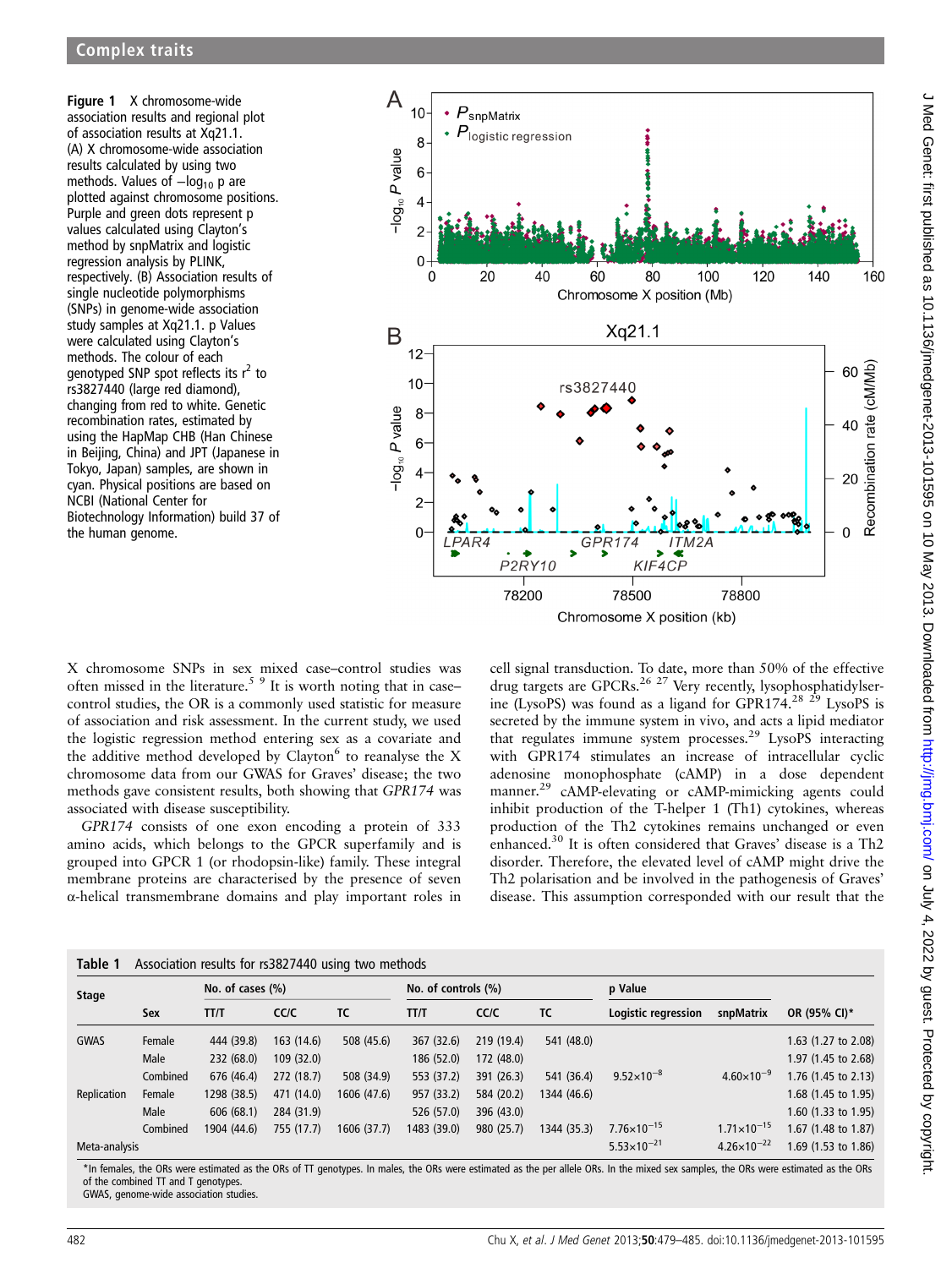

Figure 2 Expression analysis of GPR174 and distribution of the coding variants in GPR174. (A) Expression profiles of GPR174 in various human tissues by real-time reverse transcriptase PCR (RT-PCR). We performed real-time quantitative RT-PCR reactions in duplicate and plotted the means. Normalisation for cDNA quantity was performed by comparison with GAPDH controls and plotted as arbitrary relative expression units, where the leucocytes' RNA expression level is equal to 1. (B) Relative expression levels of GPR174 against the distinct genotypes of rs3827440 were measured in peripheral blood cells (PBCs) from 39 males (C, n=20; T, n=19) and 107 females (CC, n=64; TT, n=43). Error bars,±SD. (C) Domain structure of GPR174 protein and the distribution of the coding variants. The structures are based on UniProtKB entry Q9BXC1 and the figure was prepared using RbDe. Amino acid residues are coloured according to residue types (red: acidic; blue: basic; purple: neutral hydrophilic; green: aliphatic; cyan: aromatic; orange: imino; yellow: thiol containing). The white circles represent contiguous stretches of amino acid residues which are omitted from this diagram.

susceptible T allele of rs3827440 was associated with a higher level of GPR174 expression, since the higher level of GPR174 expression might elevate the intracellular cAMP concentration. Our RT-PCR analysis showed GPR174 was widely expressed in immune related tissues and moderately expressed in thyroid. This expression pattern suggested a possible involvement of GPR174 in immune processes and a potential link of this gene to the thyroid structure/function, which could be crucial in the aetiology of Graves' disease. Graves' disease shares genetic susceptibility factors with other autoimmune diseases such as type 1 diabetes, multiple sclerosis, and rheumatoid arthritis.<sup>4</sup> It is therefore reasonable to address the possibility of an association of GPR174 with these autoimmune diseases in the future.

XCI skewing or other X chromosome associated abnormalities might contribute to disturbances in self reaction and ultimately to autoimmunity, which might enhance the susceptibility of the female sex to autoimmune disease including Graves' disease. Several hypotheses have been proposed to explain the mechanisms.31 The loss of mosaicism hypothesis postulated that autoreactive T cells may fail to be tolerated by self-antigens encoded by one of the two X chromosomes, and these autoreactive T cells may stimulate B cells and induce autoimmunity in the periphery. $32$  A high prevalence of skewed XCI in females with Graves' disease supports this hypothesis.<sup>33–35</sup> The haploinsufficiency hypothesis states that haploinsufficiency for X-linked genes results in some autoimmune disorders.<sup>31 36</sup> The observation that women with Turner's syndrome (loss of one X chromosome; X0) have an increased risk of developing autoimmune thyroid disease including Graves' disease corroborated this hypothesis.37 Other evidence supporting this hypothesis is the higher rate of circulating cells with X chromosome monosomy that were found in females with Graves' disease and other autoimmune disorders.<sup>36</sup> Further study is required to clarify whether GPR174 is involved in the X chromosome-specific abnormalities or whether GPR174 plays a role in the pathogenesis of Graves' disease via the above mechanisms.

Although skewing of XCI or X chromosome associated abnormalities might play a role in female preponderance, it is unlikely that variation in a single gene would be responsible for the higher susceptibility of females to Graves' disease. If this was the case, we would expect a higher frequency of autoimmune diseases in males. The risks in males and females derived from genotype distribution of rs3827440 (table 1) support minimal female:male difference in risk. Specifically, using the larger replication cohort, we obtained relative risks (RRs) of 1.60 for the T allele in males, and RRs of 1.68 and 1.48 for the TT and TC genotypes in females, respectively. These RRs gave an attributable risk of 26% in males and 31% in females, attributable to this polymorphism—that is, nearly no difference. In fact, using both the original and replication data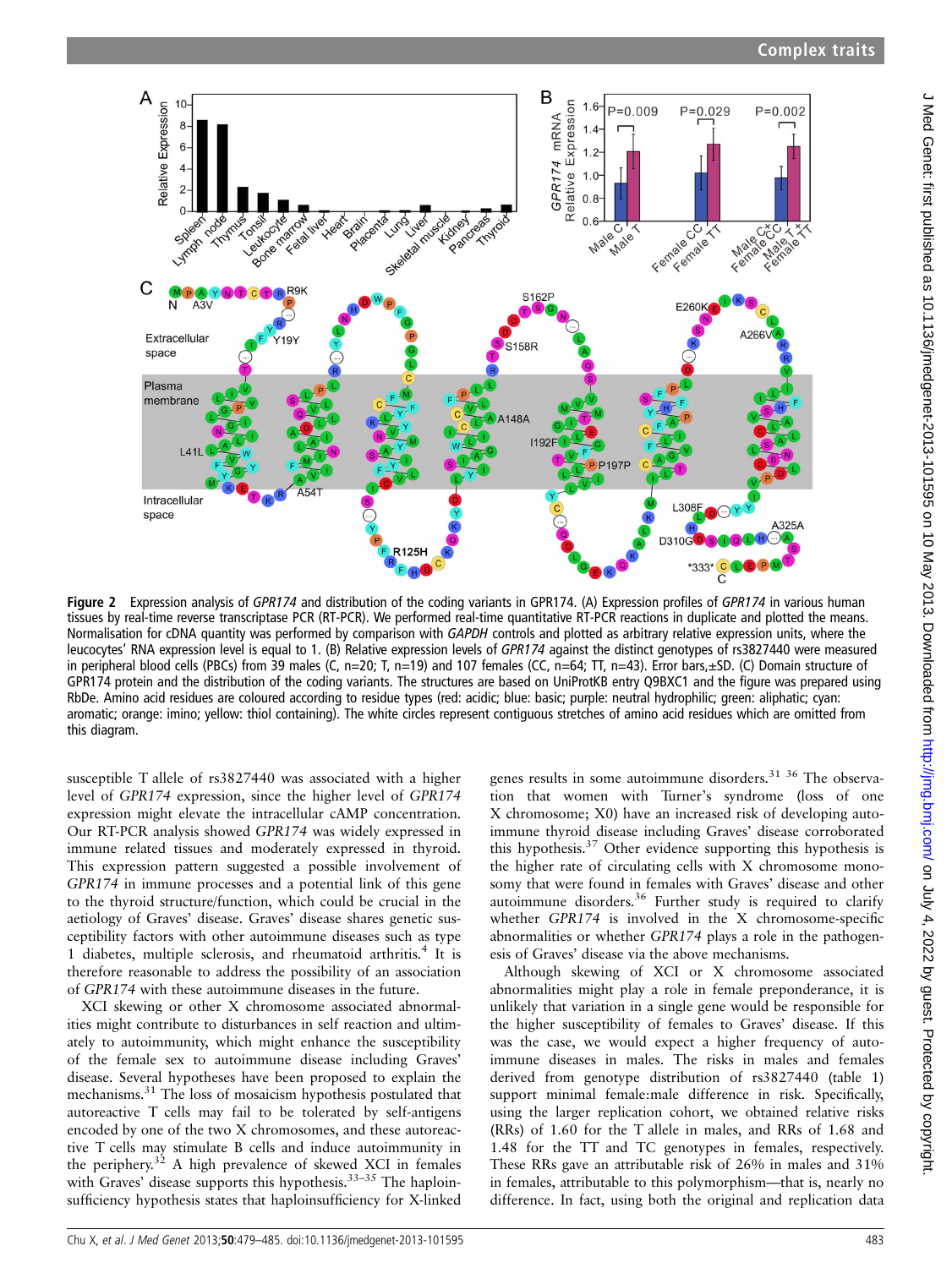#### Table 2 Rare variants in GPR174 indentified in 2608 cases and 2328 controls from resequencing

|                 |                   |                | <b>Number of variant carriers</b> |                      |                           |                         |  |  |
|-----------------|-------------------|----------------|-----------------------------------|----------------------|---------------------------|-------------------------|--|--|
| <b>Location</b> | <b>Nucleotide</b> | Amino<br>acid  | Female<br>cases                   | <b>Male</b><br>cases | <b>Female</b><br>controls | <b>Male</b><br>controls |  |  |
| 5'UTR           | $C-20T$           | $\overline{I}$ | 7†                                | 1                    | 1                         | $\Omega$                |  |  |
| 5'UTR           | $T-17C$           |                | 1                                 | $\mathbf{0}$         | $\Omega$                  | $\mathbf{0}$            |  |  |
| Exon            | C8T               | Ala3Val        | 1                                 | $\mathbf{0}$         | $\mathbf{0}$              | $\mathbf{0}$            |  |  |
| Exon            | G26A              | Arg9Lys        | 1                                 | $\mathbf{0}$         | $\Omega$                  | $\mathbf{0}$            |  |  |
| Exon            | <b>C57T</b>       | Tyr19Tyr       | 1                                 | $\mathbf{0}$         | $\mathbf{0}$              | $\mathbf{0}$            |  |  |
| Exon            | C121T             | Leu41Leu       | 1                                 | $\Omega$             | $\Omega$                  | $\mathbf{0}$            |  |  |
| Exon            | G160A             | Ala54Thr       | 1                                 | $\mathbf{0}$         | $\mathbf{0}$              | $\mathbf{0}$            |  |  |
| Exon            | G374A             | Arg125His      | $\mathbf{0}$                      | 1                    | $\Omega$                  | $\mathbf{0}$            |  |  |
| Exon            | C444T             | Ala148Ala      | 5 <sup>†</sup>                    | $\overline{2}$       | 1                         | $\mathbf{0}$            |  |  |
| Exon            | T474A             | Ser158Arg      | $\mathbf{0}$                      | $\mathbf{0}$         | 1                         | $\mathbf{0}$            |  |  |
| Exon            | A574T             | Ile192Phe      | 1                                 | 0                    | $\Omega$                  | $\mathbf{0}$            |  |  |
| Exon            | G591A             | Pro197Pro      | 1                                 | 1                    | $\mathbf{0}$              | $\mathbf{0}$            |  |  |
| Exon            | G778A             | Glu260Lys      | $\mathbf 0$                       | $\mathbf{0}$         | 1                         | $\mathbf{0}$            |  |  |
| Exon            | C797T             | Ala266Val      | $\mathbf{0}$                      | $\mathbf{0}$         | 1                         | $\mathbf{0}$            |  |  |
| Exon            | G924T             | Leu308Phe      | $\mathbf{0}$                      | 1                    | $\mathbf{0}$              | $\mathbf{0}$            |  |  |
| Exon            | A929G             | Asp310Gly      | 1                                 | $\mathbf{0}$         | $\Omega$                  | $\mathbf{0}$            |  |  |
| Exon            | A975G             | Ala325Ala      | 1                                 | $\mathbf{0}$         | $\overline{2}$            | $\mathbf{0}$            |  |  |
| Exon            | A1001G            | *333*          | 1 <sup>†</sup>                    | $\Omega$             | $\Omega$                  | $\Omega$                |  |  |
| 3'UTR           | C1082A            | $\overline{I}$ | 1                                 | $\mathbf{0}$         | $\mathbf{0}$              | $\mathbf{0}$            |  |  |
| 3'UTR           | G1132A            | I              | 1                                 | $\mathbf{0}$         | $\Omega$                  | $\mathbf{0}$            |  |  |
| 3'UTR           | T1184C            | I              | $\mathbf{0}$                      | $\mathbf{0}$         | 1                         | $\mathbf{0}$            |  |  |
| 3'UTR           | C1194T            |                | $\mathbf 0$                       | 1                    | 1                         | $\mathbf{0}$            |  |  |

Female cases, n=1830; male cases, n=778; female controls, n=1272; male controls, n=1056.

\*Represents a stop codon.

†The number includes one female carrying a homozygous rare variant. UTR, untranslated region.

together provides even less difference. Therefore, the genotype distributions of rs3827440 explain little of the difference in Graves' disease prevalence between males and females in the Chinese population.

In conclusion, the identification of GPR174 as a risk factor for Graves' disease resulted from an extended analysis of the X chromosome data. Exploring the X chromosome data in GWAS studies more carefully and making full use of the sample would help to reveal the X-linked loci with susceptibility to complex disease. This study has not only identified a new X chromosome risk locus for Graves' disease but also suggests the X chromosome targets for study in other autoimmune diseases.

## Useful websites

- ▸ snpMatrix,<http://bioc.ism.ac.jp/2.8/bioc/html/snpMatrix.html>
- ▸ R statistical environment V.2.13.2,<http://www.r-project.org/>
- ▸ PLINK v1.07,<http://pngu.mgh.harvard.edu/~purcell/plink/>
- ▸ IMPUTE2, [http://mathgen.stats.ox.ac.uk/impute/impute\\_v2.](http://mathgen.stats.ox.ac.uk/impute/impute_v2.html) [html](http://mathgen.stats.ox.ac.uk/impute/impute_v2.html)
- ▸ SNPTEST v2, [https://mathgen.stats.ox.ac.uk/genetics\\_software/](https://mathgen.stats.ox.ac.uk/genetics_software/snptest/snptest.html) [snptest/snptest.html](https://mathgen.stats.ox.ac.uk/genetics_software/snptest/snptest.html).

Acknowledgements We thank all subjects for participating in this study. We gratefully acknowledge Dr Ethan Lange for his valuable comments and kind help in improving the quality of the manuscript. This work was supported in part by the

Public Benefit Research Foundation from Ministry of Health of China (201202008), National Natural Science Foundation of China (31271343, 31171222 and 31000556), funds from Shanghai Science and Technology Committee (11DJ1400204, 10ZR1421400) and Shanghai Rising-Star Program (12QA1402400).

Contributors WH, ZC, S-JC and XC designed the research; WH, XC and ZC wrote the paper; XC, WH, X-JM and Y-NB analysed the data; XC, MS, FX, W-HS, K-YZ, LY P-PY, QH, H-FW and J-XS performed the research; LL, W-DL, YD, YW and H-DS collected clinical samples.

Funding Public Benefit Research Foundation from Ministry of Health of China (201202008), National Natural Science Foundation of China (31271343, 31171222 and 31000556), Shanghai Science and Technology Committee (11DJ1400204, 10ZR1421400), Shanghai Rising-Star Program (12QA1402400).

Competing interests None.

Patient consent Obtained

**Ethics approval** The Ethical Committee of the Chinese National Human Genome Center at Shanghai.

Provenance and peer review Not commissioned; externally peer reviewed.

Open Access This is an Open Access article distributed in accordance with the Creative Commons Attribution Non Commercial (CC BY-NC 3.0) license, which permits others to distribute, remix, adapt, build upon this work non-commercially, and license their derivative works on different terms, provided the original work is properly cited and the use is non-commercial. See: http://creativecommons.org/ licenses/by-nc/3.0/

#### **REFERENCES**

- Zhang KZ, Lin YC, Fang ZP, Luo CR, Liu XY, Zhang FL, Chen GL, Wu WS, Chen X. The effect of salt iodization for 10 years on the prevalences of endemic goiter and hyperthyroidism. Chin J Endocrinol Metab 2002;18:342–4.
- 2 Tunbridge WM, Evered DC, Hall R, Appleton D, Brewis M, Clark F, Evans JG, Young E, Bird T, Smith PA. The spectrum of thyroid disease in a community: the Whickham survey. Clin Endocrinol (Oxf) 1977;7:481-93.
- 3 Burton PR, Clayton DG, Cardon LR, Craddock N, Deloukas P, Duncanson A, Kwiatkowski DP, McCarthy MI, Ouwehand WH, Samani NJ, Todd JA, Donnelly P, Barrett JC, Davison D, Easton D, Evans DM, Leung HT, Marchini JL, Morris AP, Spencer CC, Tobin MD, Attwood AP, Boorman JP, Cant B, Everson U, Hussey JM, Jolley JD, Knight AS, Koch K, Meech E, Nutland S, Prowse CV, Stevens HE, Taylor NC, Walters GR, Walker NM, Watkins NA, Winzer T, Jones RW, McArdle WL, Ring SM, Strachan DP, Pembrey M, Breen G, St Clair D, Caesar S, Gordon-Smith K, Jones L, Fraser C, Green EK, Grozeva D, Hamshere ML, Holmans PA, Jones IR, Kirov G, Moskivina V, Nikolov I, O'Donovan MC, Owen MJ, Collier DA, Elkin A, Farmer A, Williamson R, McGuffin P, Young AH, Ferrier IN, Ball SG, Balmforth AJ, Barrett JH, Bishop TD, Iles MM, Maqbool A, Yuldasheva N, Hall AS, Braund PS, Dixon RJ, Mangino M, Stevens S, Thompson JR, Bredin F, Tremelling M, Parkes M, Drummond H, Lees CW, Nimmo ER, Satsangi J, Fisher SA, Forbes A, Lewis CM, Onnie CM, Prescott NJ, Sanderson J, Matthew CG, Barbour J, Mohiuddin MK, Todhunter CE, Mansfield JC, Ahmad T, Cummings FR, Jewell DP, Webster J, Brown MJ, Lathrop MG, Connell J, Dominiczak A, Marcano CA, Burke B, Dobson R, Gungadoo J, Lee KL, Munroe PB, Newhouse SJ, Onipinla A, Wallace C, Xue M, Caulfield M, Farrall M, Barton A, Bruce IN, Donovan H, Eyre S, Gilbert PD, Hilder SL, Hinks AM, John SL, Potter C, Silman AJ, Symmons DP, Thomson W, Worthington J, Dunger DB, Widmer B, Frayling TM, Freathy RM, Lango H, Perry JR, Shields BM, Weedon MN, Hattersley AT, Hitman GA, Walker M, Elliott KS, Groves CJ, Lindgren CM, Rayner NW, Timpson NJ, Zeggini E, Newport M, Sirugo G, Lyons E, Vannberg F, Hill AV, Bradbury LA, Farrar C, Pointon JJ, Wordsworth P, Brown MA, Franklyn JA, Heward JM, Simmonds MJ, Gough SC, Seal S, Stratton MR, Rahman N, Ban M, Goris A, Sawcer SJ, Compston A, Conway D, Jallow M, Rockett KA, Bumpstead SJ, Chaney A, Downes K, Ghori MJ, Gwilliam R, Hunt SE, Inouye M, Keniry A, King E, McGinnis R, Potter S, Ravindrarajah R, Whittaker P, Widden C, Withers D, Cardin NJ, Ferreira T, Pereira-Gale J, Hallgrimsdo'ttir IB, Howie BN, Su Z, Teo YY, Vukcevic D, Bentley D, Mitchell SL, Newby PR, Brand OJ, Carr-Smith J, Pearce SH, Reveille JD, Zhou X, Sims AM, Dowling A, Taylor J, Doan T, Davis JC, Savage L, Ward MM, Learch TL, Weisman MH, Brown M. Association scan of 14,500 nonsynonymous SNPs in four diseases identifies autoimmunity variants. Nat Genet 2007;39:1329–37.
- 4 Chu X, Pan CM, Zhao SX, Liang J, Gao GQ, Zhang XM, Yuan GY, Li CG, Xue LQ, Shen M, Liu W, Xie F, Yang SY, Wang HF, Shi JY, Sun WW, Du WH, Zuo CL, Shi JX, Liu BL, Guo CC, Zhan M, Gu ZH, Zhang XN, Sun F, Wang ZQ, Song ZY, Zou CY, Sun WH, Guo T, Cao HM, Ma JH, Han B, Li P, Jiang H, Huang QH, Liang L, Liu LB, Chen G, Su Q, Peng YD, Zhao JJ, Ning G, Chen Z, Chen JL, Chen SJ, Huang W, Song HD. A genome-wide association study identifies two new risk loci for Graves' disease. Nat Genet 2011;43:897–901.
- 5 Clayton D. Testing for association on the X chromosome. Biostatistics 2008;9:593–600.